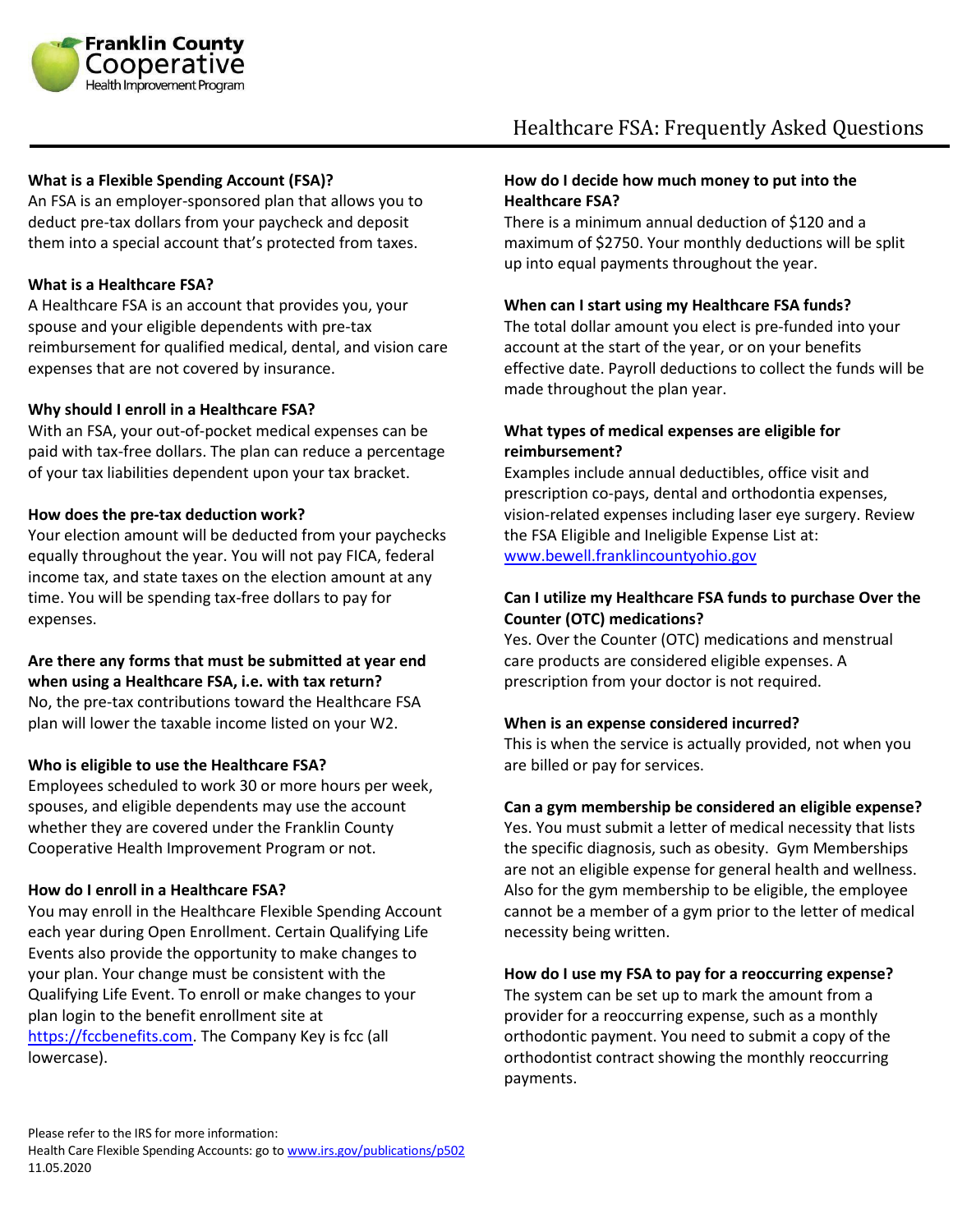

# **If I finance orthodontia treatment, can I use the FSA card to pay the finance company? Can I be reimbursed what I may have already paid to the finance company?**

No. If the orthodontia treatment cost is financed through a 3rd party, the orthodontic expenses cannot be reimbursed.

# **What medical, dental, and vision care expenses are not eligible for reimbursement?**

Examples include: cosmetic procedures, teeth whitening, non-prescription sunglasses. Claims submitted before treatment occurs are not eligible for payment. All submitted expenses are reviewed for eligibility according to Internal Revenue Code.

# **How do I use the Healthcare FSA to pay for eligible medical expenses?**

Once you enroll you will receive a purple MyChoice Flexible Spending Account Debit VISA card in a non-discreet envelope. You may pay for eligible medical expenses with your VISA Debit card. You may also submit a claim form with documentation to your claims administrator for reimbursement.

# **Can I use the FSA card to pay for items online or through mail order for pharmacy copays?**

Yes, as long as the provider or vendor has their credit card system registered with a valid merchant category code. You can use this card instead of using your own bank card.

# **Do I need to submit supporting documentation when I utilize my FSA debit card?**

Sometimes. When you use the FSA card and the transaction is approved at the point of sale, the provider or vendor has received their funds and they will consider the transaction complete. If the amount of the transaction cannot be approved via the auto approval parameters that are coded in the system, the FSA Administrator will request a copy of the itemized receipt or EOB for the transaction to verify that the transaction was for eligible expense.

# **How will the card system know if I am trying to use the debit card to buy an ineligible item?**

Retailers use a technology called IIAS that stands for Inventory Information Approval System. It ensures that Healthcare FSA debit cards only work for eligible expenses

## under IRS regulations. Every item in the store's database is flagged "yes" or "no" for plan eligibility at the point of sale.

# **When does my FSA debit card expire?**

Your FSA debit card expires every three (3) years.

# **How do I submit a claim form for reimbursement?**

Log into [https://fccbenefits.com](https://fccbenefits.com/) or use the MyChoice Mobile App to submit your claim electronically or you may submit a claim form with documentation via e-mail, fax, or U.S. Mail.

Healthcare FSA: Frequently Asked Questions

**Email:** claims@mychoiceaccounts.com **Fax Number:** 855-883-8542 **U.S. Mail:** *MyChoice Accounts MSC 345475 PO Box 105168 Atlanta, GA 30348-5168*

# **How will I receive my payment if I submit a manual paper claim form?**

There are two (2) ways to receive a payment:

- 1. Direct Deposit into your checking or savings account
- 2. Check via U.S. Mail

#### **Who do I contact for questions regarding claim inquires?**

For claims inquiries please contact the FSA Administrator toll-free at (855)883-8542.

#### **Is there an appeal process?**

Yes. The FSA Administrator, Businessolver, will review and make a decision on all appeals.

# **What is the run-out period for submitting claims for expenses I pay for during the FSA calendar year?**

Claims for expenses that were incurred or took place in the FSA calendar year may be submitted for reimbursement until March 31 of the next year.

# **What happens if I don't spend all the money in my Healthcare FSA?**

Up to \$550 of your unused Healthcare FSA funds will roll over to the next plan year. You will forfeit any amount above \$550 left in your account at the end of the 90-day runout period. This is referred to as the "Use -it or Lose-it" rule.